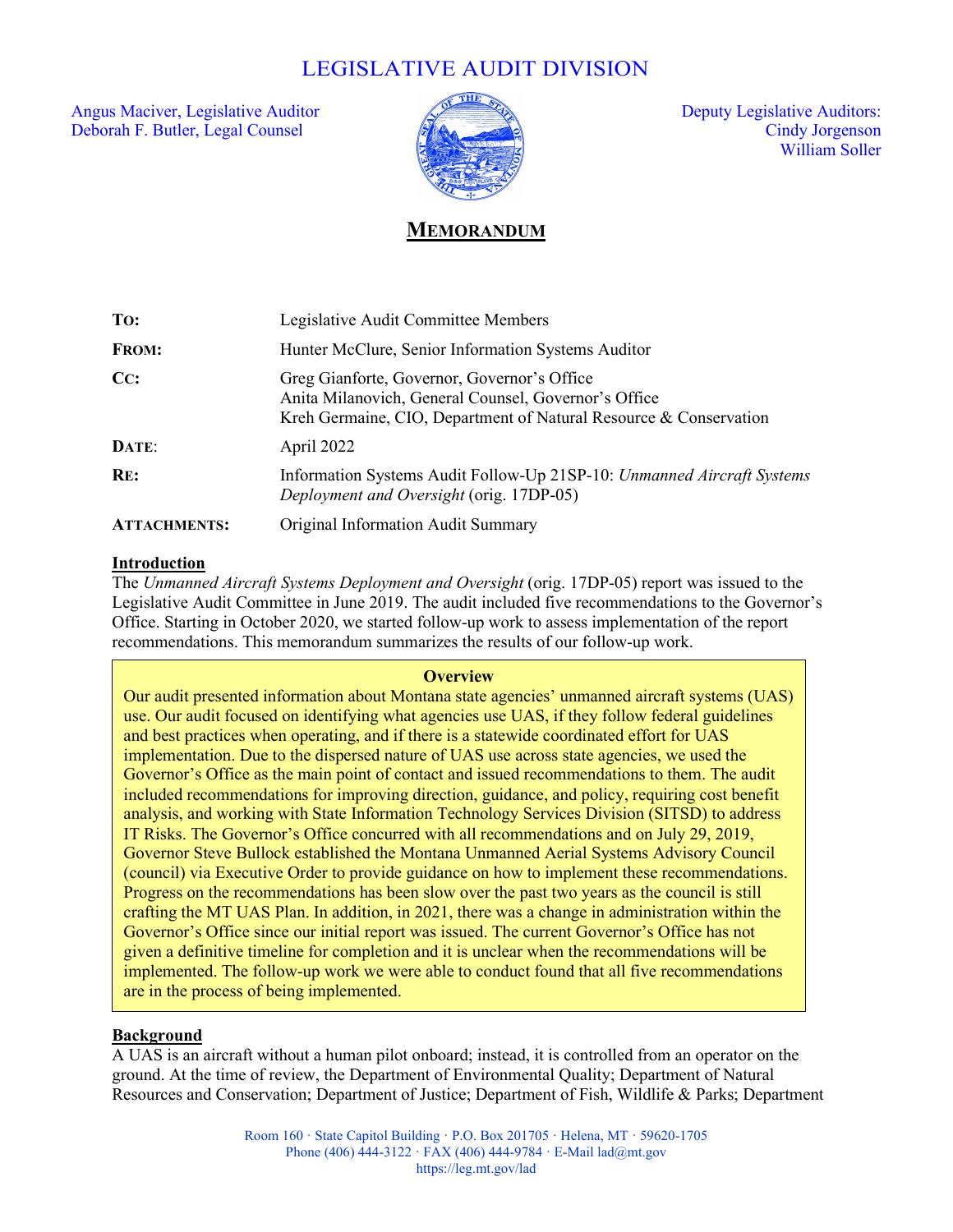of Livestock; Department of Transportation; Montana State University; and the University of Montana were using or planned on using UAS. We found that between these eight agencies there were 51 UAS being used by the State of Montana to monitor construction sites, observe wildlife, investigate vehicle crashes, and contribute to academic research, among other uses. By incorporating unmanned aircraft into their operations, agencies may reduce both operating and personnel services costs and increase performance of their operations. However, launching an unmanned aircraft program is not without its challenges, including initial cost of equipment, training pilots, developing policy, and complying with Federal Aviation Administration (FAA) regulations.

Our original audit had three objectives. We wanted to determine:

- The potential benefits and risks of Montana state government agencies using unmanned aircrafts in their operations,
- If state agencies comply with FAA regulations and Montana state law to own and operate an unmanned aircraft, and
- Evaluate Montana agency unmanned aircraft programs and determine if clear guidance is provided at the statewide level to ensure proper use and transparency.

Our audit work identified that Montana does not coordinate efforts when it comes to agency UAS implementation. Agencies are following federal regulations but lack oversight and guidance when adhering to best practices. Agencies are duplicating effort when it comes to policy creation and are missing key aspects of a complete unmanned aircraft policy. Based on our review, a central resource would improve consistency, provide guidance to agencies, help keep regulatory compliance, provide informational sessions to local government and other state agencies, and provide information to the public on state government UAS use.

#### **Audit Follow-Up Results**

On July 29, 2019, Governor Steve Bullock established the Montana Unmanned Aerial Systems Advisory Council (council) via Executive Order to provide guidance on how to implement the audit recommendations. Progress on the recommendations has been slow over the past two years as the council is still crafting the MT UAS Plan. The council has only provided the Governor's Office with a memo for Recommendation #1 and is still developing information for the others. During these two years, we have been interviewing the chair of the UAS advisory council, having discussions with the former and current Governor's Office, and reviewing UAS memos and guidance distributed by the Governor's Office. The following sections summarize the progress toward implementation of the report recommendations.

#### **RECOMMENDATION #1**

## **We recommend the Governor's Office require a cost-benefit analysis be performed before the procurement of an unmanned aircraft by state agencies.**

#### **Implementation Status –** *Being Implemented*

The purpose of this recommendation is to ensure that agencies have a proper business need when acquiring a UAS. At the time of the audit, we found agencies did not have a uniform approach to UAS acquisition. When starting UAS programs, agencies also did not have established goals for the devices.

In the former Governor's Office's response, they note the establishment of the council who, in December 2020, issued a recommendation memo for the review and approval of acquisition and/or development of UAS programs and resources. While the council has provided the information that would satisfy our audit recommendation, the current Governor's Office has not implemented the council's recommendation.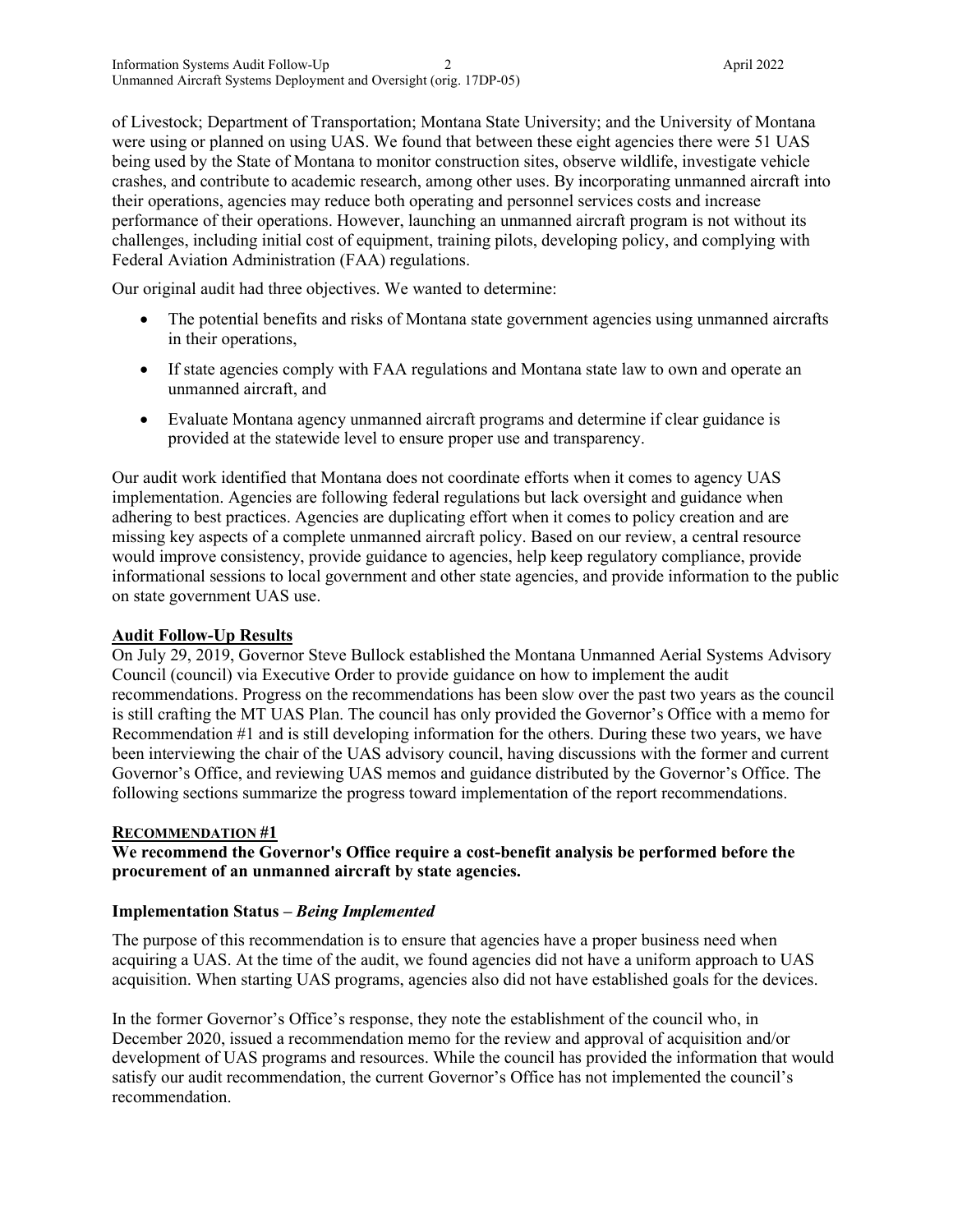The council's recommendation breaks down a UAS into four main components:

- 1) An airframe/power plant
- 2) Remote sensing devices that attach to the airframe
- 3) A flight control mechanism
- 4) Data

The council recommends that airframe/power plant follow normal state procurements rules. The procurement of remote sensing devices attached to the airframe and flight control mechanism should also follow standard state procurement laws, rules, and policies. If a device is intended to connect to the state network to retrieve the data collected by the device, an Information Technology Procurement Request should be filed with SITSD. Information collected, processed, transmitted, or stored by the State must meet State IT Policy requirements for the handling of state data in accordance with applicable law. Each device should be assessed regarding best practices, and state and federal law.

The council recommends that all state agencies seeking to establish a UAS program shall conduct an analysis to consider the expenses (costs) and savings (benefits) pursuant to the establishment and operation of a UAS program within their agency rather than on a per-device basis. The council suggests that procurement of UAS or UAS services from an authorized service provider that are in excess of five thousand dollars (\$5,000) should be reviewed to ensure it fits within the cost and benefit analysis for the program.

The cost-benefit analysis should include, at a minimum, a consideration of:

- a) Business need justification
- b) Goals & objectives
- c) Outline of options
- d) Options analysis
- e) Recommendation and justification
- f) Authorizing signature (if appropriate)

The current Governor's Office has not implemented the council's recommendation and is waiting on the final MT UAS Plan with information that addresses all of our audit recommendations. The timeline for finalization of this recommendation is unclear.

#### **RECOMMENDATION #2**

**We recommend the Governor's Office designate a central unmanned aircraft resource to provide oversight and coordinate statewide unmanned aircraft efforts and ensure agencies report on unmanned aircraft numbers and usage.**

#### **Implementation Status –** *Being Implemented*

The purpose of this recommendation was to ensure that UAS use at the State of Montana is consistent, transparent, and follows state and federal rules. Our audit identified that Montana has no central resource providing oversight of unmanned aircraft use by state government agencies which led to inconsistent UAS policies between agencies.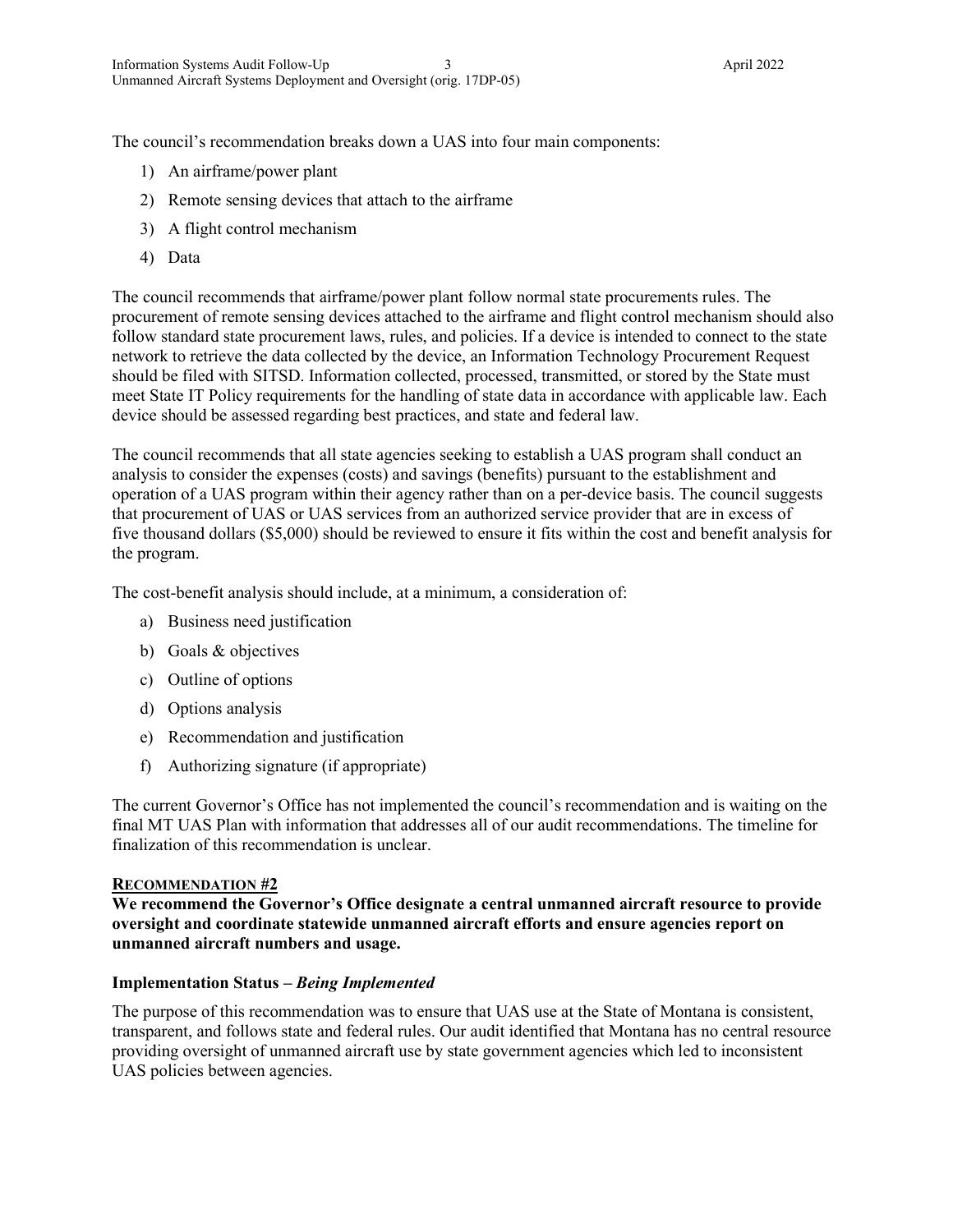As mentioned above, the council was established to provide information and strategies for the use of UAS in the state of Montana. It consists of representatives from:

- Department of Environmental Quality
- Department of Natural Resources and Conservation
- Department of Fish, Wildlife & Parks
- Montana Department of Transportation
- Department of Livestock
- Department of Justice
- Montana University System
- Three stakeholders from other state, county, or local governments, and/or private industry.

In the former Governor's Office's response, they note that due to delays caused by the COVID-19 pandemic, the council began operating in July 2020, which has delayed recommendation implementation. Ultimately, it is up to the Governor's Office to determine the best way to centralize oversight and control of UAS and how to provide information to agencies, local governments, and the public on UAS use.

Our follow-up work found that the current Governor's Office is awaiting the MT UAS Plan from the council, and the timeline for finalization of this recommendation is unclear.

#### **RECOMMENDATION #3**

## We recommend the Governor's Office ensure information is available to state agencies, the public, **local government, and legislators on the application, viability, regulations, and best practices of unmanned aircraft.**

#### **Implementation Status –** *Being Implemented*

This recommendation's purpose is to ensure Montana agency UAS use is transparent, and that proper resources/information are made available to those seeking to operate UAS in Montana. Our audit identified that no public or governmental information to identify which state agencies operate unmanned aircraft is available in Montana.

The former Governor's Office tasked the council with assessing options for creating a central resource for UAS application, viability, regulations, requirements, and best practices. The council is gathering information on training resources and is developing Montana training and certification standards for UAS operators. Upon receipt of the council's information, the Governor's Office will establish a framework (likely a website managed by a state agency) for appropriate dissemination of UAS information and resources between agencies, local governments, and the general public, which will include a process and/or system for Montana citizens to register complaints, comments, and concerns about state government UAS use.

Our follow-up work found that the current Governor's Office is awaiting the MT UAS Plan from the council, and the timeline for finalization of this recommendation is unclear.